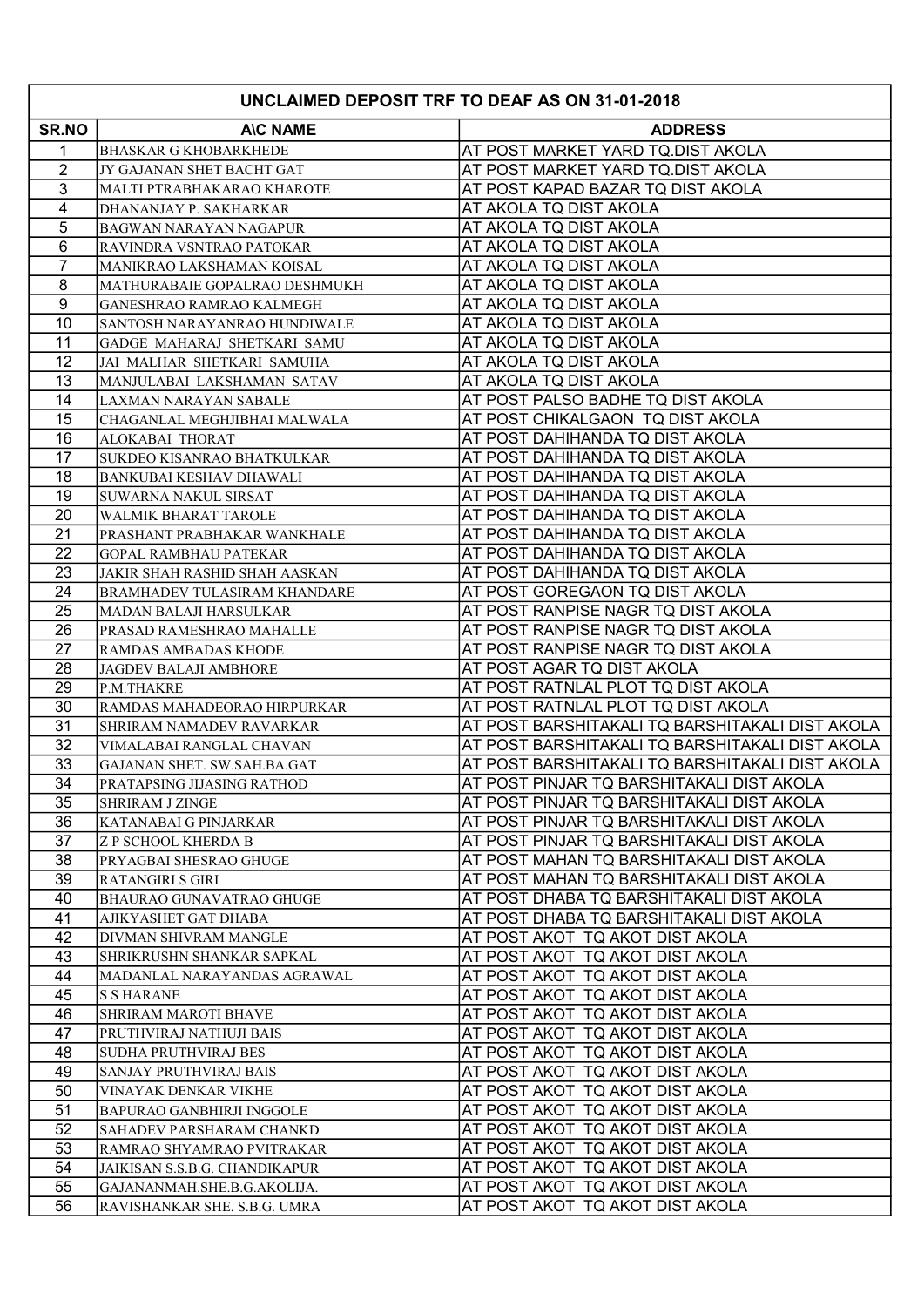| 57  | PRMODINI PRKASH THAKARE             | AT POST AKOT TQ AKOT DIST AKOLA             |
|-----|-------------------------------------|---------------------------------------------|
| 58  | <b>SUSHILA KHUSAL BELSARE</b>       | AT POST AKOT TQ AKOT DIST AKOLA             |
| 59  | SHALIKRAM HIRAMAN GAWAI             | AT POST CHOHOTTA BAZAR TQ AKOT DIST AKOLA   |
| 60  | SAHEBRAO DNYANDEO GHANBAHADUR       | AT POST WARUL JAULKA TQ AKOT DIST AKOLA     |
| 61  | <b>BALIRAM VITTHAL TADE</b>         | AT POST AKOLKHED TQ AKOT DIST AKOLA         |
| 62  | VITTHAL HARIBHAU BAJOD              | AT POST TELHARA TQ TELHARA DIST AKOLA       |
| 63  | RUKHMABAI VASUDEV PACHPOR           | AT POST TELHARA TQ TELHARA DIST AKOLA       |
| 64  | LAXMINARYAN S SADANI                | AT POST HIWARKHED TQ TELHARA DIST AKOLA     |
| 65  | SONTOSHKUMAR R.NARAYAN BHATTAD      | AT POST HIWARKHED TQ TELHARA DIST AKOLA     |
| 66  | <b>SHALIGRAM LAKSHIMAN WAKODE</b>   | AT POST HIWARKHED TQ TELHARA DIST AKOLA     |
| 67  | HM & AD RAJ GANDI TALEGAWN          | AT POST HIWARKHED TQ TELHARA DIST AKOLA     |
| 68  | <b>ZP SCH CHANDANPUR</b>            | AT POST HIWARKHED TQ TELHARA DIST AKOLA     |
| 69  | SITASHAKTI SW SA BA GAT             | AT POST HIWARKHED TQ TELHARA DIST AKOLA     |
| 70  | GAJANAN SHETKARI BA GAT             | AT POST HIWARKHED TQ TELHARA DIST AKOLA     |
| 71  |                                     | AT POST DANAPUR TQ TELHARA DIST AKOLA       |
| 72  | SHRIRAM GANPAT UMBARKAR             | AT POST DANAPUR TQ TELHARA DIST AKOLA       |
| 73  | PUSHPA S VIRGHAT                    |                                             |
|     | <b>SONA R INGLE</b>                 | AT POST DANAPUR TQ TELHARA DIST AKOLA       |
| 74  | S GADAGE BA PUR S B G ADLAPUR       | AT POST ADAGAON TQ TELHARA DIST AKOLA       |
| 75  | JAY GURUDEV S B G CHORVAD           | AT POST ADAGAON TQ TELHARA DIST AKOLA       |
| 76  | SAGIR AHEMHD A SATTAR               | AT POST BALAPUR TQ BALAPUR DIST AKOLA       |
| 77  | SANTOSH VASANTRAO POTDIKHE          | AT POST BALAPUR TQ BALAPUR DIST AKOLA       |
| 78  | BHIMRAO GANAPAT WANKHADE            | AT POST BALAPUR TQ BALAPUR DIST AKOLA       |
| 79  | SAMIR ALI MUJAFAR ALI               | AT POST BALAPUR TQ BALAPUR DIST AKOLA       |
| 80  | FIROJ KHAN AMARKHAN                 | AT POST BALAPUR TQ BALAPUR DIST AKOLA       |
| 81  | PURUSHOTTAM KISANDAS VAISHNAV       | AT POST BALAPUR TQ BALAPUR DIST AKOLA       |
| 82  | <b>SK MASUD SK MEHMUD</b>           | AT POST BALAPUR TQ BALAPUR DIST AKOLA       |
| 83  | <b>GOTIRAM RAMBHAU SHEGOKAR</b>     | AT POST WADEGAON TQ BALAPUR DIST AKOLA      |
| 84  | RAMABAI MANIKRAO DONGARE            | AT POST WADEGAON TQ BALAPUR DIST AKOLA      |
| 85  | DAYARAM NARAYAN GHULE               | AT POST NIMBA TQ BALAPUR DIST AKOLA         |
| 86  | VIJAY PRASHAK PARHURKAR             | AT POST NIMBA TQ BALAPUR DIST AKOLA         |
| 87  | <b>ASHOK M BHIVTE</b>               | AT POST NIMBA TQ BALAPUR DIST AKOLA         |
| 88  | <b>DADARAO MAHADEV PATIL</b>        | AT POST HATRUN TQ BALAPUR DIST AKOLA        |
| 89  | PRAMILABAI VISHNATH AJAM            | AT POST VYALA TQ BALAPUR DIST AKOLA         |
| 90  | DHANRAJ TUKARAM GANESHE             | AT POST PATUR TQ PATUR DIST AKOLA           |
| 91  | VATSALA RAMKRUSHNA BOLE             | AT POST PATUR TQ PATUR DIST AKOLA           |
| 92  | SARAD JAYRAM NIKADE                 | AT POST PATUR TQ PATUR DIST AKOLA           |
| 93  | VINOD DEVRAM JAMKAR                 | AT POST PATUR TQ PATUR DIST AKOLA           |
| 94  | <b>G.P.PASTUL</b>                   | AT POST PATUR TQ PATUR DIST AKOLA           |
| 95  | REKHA KESHARAO SHELKE               | AT POST ALEGAON TQ PATUR DIST AKOLA         |
| 96  | BHARTIYA.DNYAPITH.APANG.SCHOOL      | AT POST MURTIJAPUR TQ MURTIJAPUR DIST AKOLA |
| 97  | ASHOK MOTICHANDRA SHAHA             | AT POST MURTIJAPUR TQ MURTIJAPUR DIST AKOLA |
| 98  | <b>INDUMATI DAMODAR INGOLE</b>      | AT POST MURTIJAPUR TQ MURTIJAPUR DIST AKOLA |
| 99  | <b>IMRAN KHA JAWHER KHA</b>         | AT POST MURTIJAPUR TQ MURTIJAPUR DIST AKOLA |
| 100 | MIRA PRALHADRAO KAMALKAR            | AT POST MURTIJAPUR TQ MURTIJAPUR DIST AKOLA |
| 101 | <b>GAJANAN SADASHIV CHAUDHARI</b>   | AT POST MURTIJAPUR TQ MURTIJAPUR DIST AKOLA |
| 102 | RASHTRSANT A.B.SHET.B.GAT           | AT POST MURTIJAPUR TQ MURTIJAPUR DIST AKOLA |
| 103 | GADGE MAHARAJ BACHAT GAT            | AT POST MURTIJAPUR TQ MURTIJAPUR DIST AKOLA |
| 104 | VITTAL SHETKARI BACHAT GAT          | AT POST MURTIJAPUR TQ MURTIJAPUR DIST AKOLA |
| 105 | VISHVANATH VITTHALRAO SAKHRE        | AT POST MURTIJAPUR TQ MURTIJAPUR DIST AKOLA |
| 106 | KAMLESH SAHDEVRAO KHANDEKAR         | AT POST MURTIJAPUR TQ MURTIJAPUR DIST AKOLA |
| 107 | KRUSHI SUDHARAK SHE B G MANA        | AT POST MANA TQ MURTIJAPUR DIST AKOLA       |
| 108 | <b>GAJANAN MAH SHET B G KHOLAD</b>  | AT POST KURUM TQ MURTIJAPUR DIST AKOLA      |
| 109 | SHILA VIJAY GULWADE                 | AT POST KARNJA TQ KARNJA DIST WASHIM        |
| 110 | MADHUKARRAO RAMCHANDR NIGHATHE      | AT POST KARNJA TQ KARNJA DIST WASHIM        |
| 111 | AJIJ KHA AYALULLA KHAN              | AT POST KARNJA TQ KARNJA DIST WASHIM        |
| 112 | UMESH VINAYAK NIMGAVKAR             | AT POST KARNJA TQ KARNJA DIST WASHIM        |
| 113 | SHETKARI.S.S.B.G.DIGI               | AT POST KARNJA TQ KARNJA DIST WASHIM        |
| 114 | KISAN CHAMPAT GHULE                 | AT POST KAMAMRGAON TQ KARNJA DIST WASHIM    |
| 115 | <b>SACHIV GRAM PANCHA SAVARGAON</b> | AT POST MANGULPIR TQ MANGULPIR DIST WASHIM  |